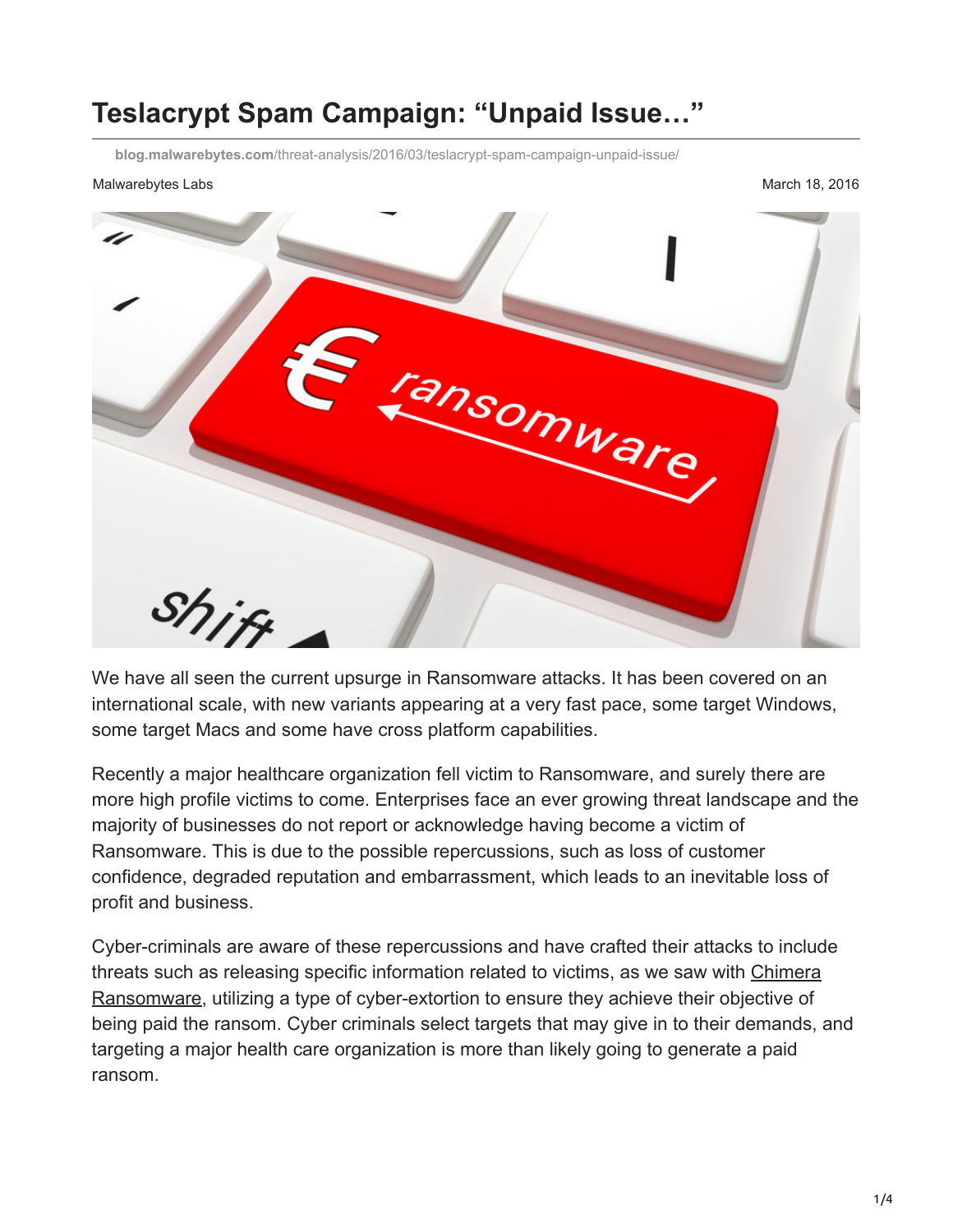Cyber criminals continue to use exploit kits to infect victims with ransomware but they also use MALSPAM emails to lure possible victims – a key vector into an enterprise environment that lacks the proper security controls, and one with insufficient information security training for end users. Some examples are email messages claiming to be in regards to an overdue bill or invoice, utilizing such terminology in the subject line and given file name, such as invoice.zip or payment\_doc\_298427.zip

The email seen below is an example how the orchestrated attack is carried out (thanks to [Conrad Longmore](http://blog.dynamoo.com/) for the email example):

From: Jennie bowles Date: 10 March 2016 at 12:27 Subject: GreenLand Consulting – Unpaid Issue No. 58833

Dear Client! For the third time we are reminding you about your unpaid debt. You used to ask for our advisory services in July 2015, the receipt issued to you was recognized in our database with No. 58833. But it has never been paid off. We enclose the detailed bill for your recollection and sincerely hope that you will act nobly and responsibly. Otherwise we will have to start a legal action against you.

Respectfully, Jennie bowles Chief Accountant 707 Monroe St FL 58833 928-429-4994

The emails usually contain a ZIP file which contains a malicious script/downloader. Upon running this specific malicious script/downloader I was greeted by Teslacrypt ransomware (69.exe) from hellomississmithqq[.]com / IP: 54.212.162.6 (both currently blocked by Malwarebytes Anti-Malware Malicious Website protection).

| <b>STATE OF BUILDING</b>                                                                                                                                                                                                                                                                                        | $-100$ |
|-----------------------------------------------------------------------------------------------------------------------------------------------------------------------------------------------------------------------------------------------------------------------------------------------------------------|--------|
| the first formed them then                                                                                                                                                                                                                                                                                      |        |
| Forestine sublimant later involves (<br>and Article Confidential Co.<br><b>CARD WITH SANDY</b>                                                                                                                                                                                                                  |        |
| Research and the mail resident dealer in a<br>on dealers - Will be specific detail - p. Small, J. MIR to below 2" with "I<br>on Ballista - Reformation (S) - resolution (S) - resolution (M) - resolution (S) - resolution (M) - resolution (S) - resolution (S) - resolution<br>additional hymder spokesman is |        |
| RUSSIAN MALEREN (PAPEL LEAR, LINEL LINE)  <br>are later a lookin are at least deposition who are seen a statistical point (1).<br>ter benchmann of the a habitable and " possession and a<br>and the a biggest dark on<br>SINT BRANDA ARRESTS FROM BRANDER BLUE TO                                              |        |
| <b>Kanston (Gallegia) (</b><br>on children to be being a substitute acting about the tila Mahmatolity books in HES for historic actional acting the Co.<br>when (Hillerill, a children) a company of a "A" a company of a company of a company of                                                               |        |
| Received Highlithadd C.<br>11. 2003). In taking the control business (\$11.00).<br>water of the                                                                                                                                                                                                                 |        |
| Transfitzed (Billis/Martin Austral) 1<br><b>PER CONTRACTOR</b>                                                                                                                                                                                                                                                  |        |
| American Chatchered C.<br><b>Real carried</b>                                                                                                                                                                                                                                                                   |        |
| President Miller Ave., Michigan<br>UNION, LIGHT MANAGEMENT LIGHT BRIDE                                                                                                                                                                                                                                          |        |
| Foreign Hire Inter Distributed C.<br>have care \$100,000 and a                                                                                                                                                                                                                                                  |        |
| Recording FREDERICK C<br>in their wast-stronger woul rise beam him,"                                                                                                                                                                                                                                            |        |
| <b>Excellent school Sheets of</b><br>or must a start alloyates tract also paten beach                                                                                                                                                                                                                           |        |
| Rendeze calculations of<br>top station?)<br>Service Arts<br>alternative Corp.<br>or at a fewer least to three in<br>ar and can see in cide with a<br>state in Kash Ammiragis, pright sting,                                                                                                                     |        |
| <b>Brand</b><br>Temporal Months                                                                                                                                                                                                                                                                                 |        |
|                                                                                                                                                                                                                                                                                                                 | --     |

Obfuscated malicious script/downloader above Malicious script file: 858dc7fac3580c69d6086ac4d5d148a3

|                                                                                                                                                                                                                                                                                                                                                                                                                                                                                                                                                                                                                                                                                                                                                                                                                                                                                                                                                                                                                                                                                                                                                                                                                                                                                                                                 | <b><i><u>FARE MATTELLINE</u></i></b>                                                  |                                                                                                                                                                                                                                                                                                                                                                                                                                                                                                                                                                                                                                                                                                                                                                                                                                                                                                                                                                                                                                                                                                                                                   | $-422$                                                                                                                                                                                                                                                                                                                                                                                                                                                                                                                                                                                                                      |
|---------------------------------------------------------------------------------------------------------------------------------------------------------------------------------------------------------------------------------------------------------------------------------------------------------------------------------------------------------------------------------------------------------------------------------------------------------------------------------------------------------------------------------------------------------------------------------------------------------------------------------------------------------------------------------------------------------------------------------------------------------------------------------------------------------------------------------------------------------------------------------------------------------------------------------------------------------------------------------------------------------------------------------------------------------------------------------------------------------------------------------------------------------------------------------------------------------------------------------------------------------------------------------------------------------------------------------|---------------------------------------------------------------------------------------|---------------------------------------------------------------------------------------------------------------------------------------------------------------------------------------------------------------------------------------------------------------------------------------------------------------------------------------------------------------------------------------------------------------------------------------------------------------------------------------------------------------------------------------------------------------------------------------------------------------------------------------------------------------------------------------------------------------------------------------------------------------------------------------------------------------------------------------------------------------------------------------------------------------------------------------------------------------------------------------------------------------------------------------------------------------------------------------------------------------------------------------------------|-----------------------------------------------------------------------------------------------------------------------------------------------------------------------------------------------------------------------------------------------------------------------------------------------------------------------------------------------------------------------------------------------------------------------------------------------------------------------------------------------------------------------------------------------------------------------------------------------------------------------------|
| Gradual Citchen Dr. 4 in Gines Gines, anywaren Ginchen Afric Eller Holl Gines riginates (Citers Giller), etc.)                                                                                                                                                                                                                                                                                                                                                                                                                                                                                                                                                                                                                                                                                                                                                                                                                                                                                                                                                                                                                                                                                                                                                                                                                  |                                                                                       |                                                                                                                                                                                                                                                                                                                                                                                                                                                                                                                                                                                                                                                                                                                                                                                                                                                                                                                                                                                                                                                                                                                                                   | $k \rightarrow 1$                                                                                                                                                                                                                                                                                                                                                                                                                                                                                                                                                                                                           |
| to be the fact that the first of the Minister<br><b>COLOR CONTRACT</b><br>$\frac{1}{2} \left( \frac{1}{2} \right) \left( \frac{1}{2} \right) \left( \frac{1}{2} \right)$<br>as one control<br><b>SCIENT</b><br><b>CRAIN AVAIL</b><br>man answers and<br><b>COLOR</b><br><b><i><u>ALIMENT COMPANY</u></i></b><br><b>Manager and Constitution project</b><br>÷<br><b>Report Follows</b><br><b>Carry Corp.</b><br>٠<br>$\sim$<br>$\overline{\phantom{a}}$<br>$\sim$<br><b>STAR</b><br>At law 1 Winners<br>The party class of<br>$\sim$<br><b>Life Adventure</b><br><b>Concerned</b><br>Cheese.<br><b>CONTRACTOR</b><br>state come to see money<br><b>STATE</b><br>on or gamme 10 to<br>T. Brader, Maudischer<br>-<br>$\frac{1}{2} \left( \frac{1}{2} \right) \left( \frac{1}{2} \right) \left( \frac{1}{2} \right)$<br>$\frac{1}{2} \left( \frac{1}{2} \right) \left( \frac{1}{2} \right) \left( \frac{1}{2} \right) \left( \frac{1}{2} \right)$<br>$\frac{1}{2} \left( \frac{1}{2} \right) \left( \frac{1}{2} \right) \left( \frac{1}{2} \right)$<br><b>COMPANY</b><br>St. Link of Mr. Salth a Harman a deather, a H.<br>W. San<br><b>Scientifical</b><br>$\sim$<br>$\sim$<br>$\mathbf{A}$<br>$\sim$<br><b>EXEMPTED ATTACHETS</b> , PROVIDENT SUBJECT<br><b>Britain</b><br><b>B</b> changes on<br>----<br>they were streaming the | a M. Smith<br>NISSE ARRESTS & TATIL<br><b>Section Ave.</b><br><b>County</b><br>$= -7$ | Green, Viewer, J.A.Moore C.J. (1989) Click Chrom-<br>the most country country and country are come on<br><b>Contractor</b><br><b>SCOTT</b><br><b>With</b><br>Telephone (1971)<br><b>A CONTROLLING COLLECTION</b><br><b>SHARTHERN RYAN</b><br><b>STATISTICS</b><br>the Apple Helpin Committee Will fire Committee of a series and law of the Africa, addition, all the Activities and Tart Activities<br><b><i><u>STERNESS</u></i></b><br>Constitution Clean State<br><b><i>NA HIMMEDIAL IR</i></b><br>$-$<br>money today was tone apre 70% new to<br><b>SOLUTE</b><br>-<br>,,,,,,,,,,,,,,,,,,,,,,,<br>----------------------<br>-----------------------<br><b>Service</b><br><b>Service</b><br>----------------------<br>------------------------<br><b>Service</b><br><br>-<br><br>----------------------<br><b>Service</b><br><br><b>Service</b><br>------------------------<br>-<br><b>Service</b><br>-<br>---------------------------<br>$\overline{\phantom{a}}$<br><b>Service</b><br>-------------------------<br><b>Service</b><br>-<br>--------------------------<br><br>--<br>---------<br>-------<br>.<br>-----<br><br>----<br>-<br>--- | <b>Telephone</b><br>When I be the faces<br>as company's first charge.<br>They are they return as the<br>the first company from<br><b>SERVICE CONTROLLER COMPANY</b><br>and changes toward. A<br><b>START COMMERCIAL AND</b><br>an compensation for<br><b>COMPANY PRODUCTS IN CASE</b><br>the state company.<br><b>STATE CONTRACTOR</b><br>$\frac{1}{2} \left( \frac{1}{2} \right) \left( \frac{1}{2} \right) \left( \frac{1}{2} \right)$<br>$-1$<br>$\sim$<br>The South State<br>×<br>Mary Company, addition by<br>THE THE WELL<br><b>CASTLINE</b><br>an against survival to<br><b>CONTRACTOR</b><br><b>CONTRACTOR</b><br>- |
|                                                                                                                                                                                                                                                                                                                                                                                                                                                                                                                                                                                                                                                                                                                                                                                                                                                                                                                                                                                                                                                                                                                                                                                                                                                                                                                                 |                                                                                       | ------<br>-----<br>-----------------------------<br>-<br>--------------------------<br>-<br>------------------------<br>-<br>_<br><b>Service</b><br><b>Service</b><br><b>Service</b><br>_<br>$-$                                                                                                                                                                                                                                                                                                                                                                                                                                                                                                                                                                                                                                                                                                                                                                                                                                                                                                                                                  | . .<br>$\sim$<br><b>K.A. 4</b><br>____<br>______<br>_____<br>and the control of the con-<br>-----<br>$-11 - 11 - 1$<br>a manager and<br>------<br>$-1$<br>$\frac{1}{2} \left( \frac{1}{2} \right) \left( \frac{1}{2} \right) \left( \frac{1}{2} \right)$                                                                                                                                                                                                                                                                                                                                                                    |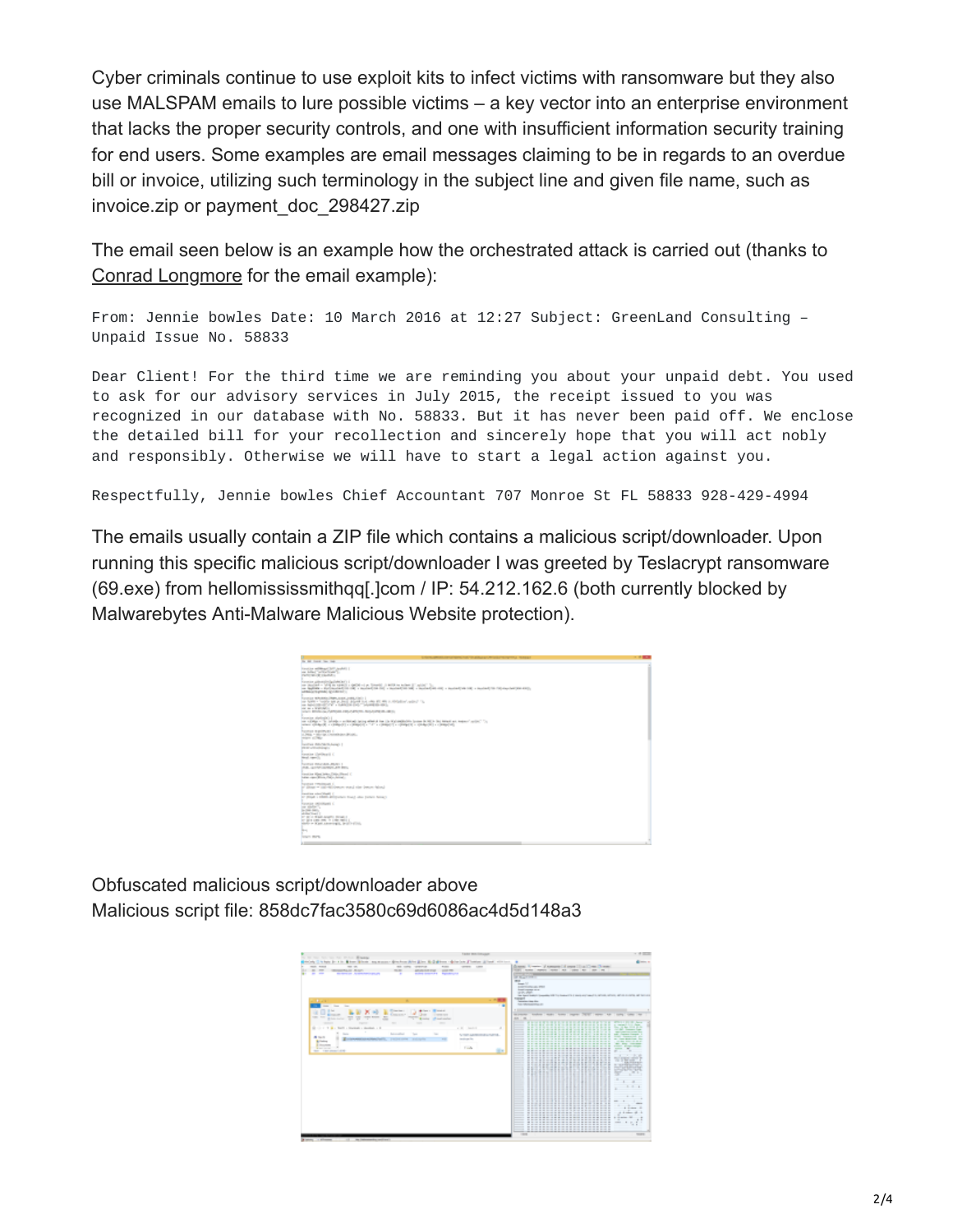Fiddler capture showing download of 69.exe (Teslacrypt Ransomware file)

**Teslacrypt file 69.exe**: 1E0B12117190A08B89F4200CB79DAE5E

After 69.exe is downloaded by the malicious script downloader, it executes, encrypts targeted files and issues an HTTP POST to its Command and Control.

|                                                                                                                                                                                                                                                                                                                                                                                                                                                                   |                                                                                                                                                                                                                                                                               | <b><i><u>NAME WAS CONSUMED</u></i></b>                                                                                                                                                       |                                                                                                                                                                                                                                                                                                                                            | $-422$                                                                                                                                                                                                                                                                                                                                                                                                                                                                                                                                                                                              |
|-------------------------------------------------------------------------------------------------------------------------------------------------------------------------------------------------------------------------------------------------------------------------------------------------------------------------------------------------------------------------------------------------------------------------------------------------------------------|-------------------------------------------------------------------------------------------------------------------------------------------------------------------------------------------------------------------------------------------------------------------------------|----------------------------------------------------------------------------------------------------------------------------------------------------------------------------------------------|--------------------------------------------------------------------------------------------------------------------------------------------------------------------------------------------------------------------------------------------------------------------------------------------------------------------------------------------|-----------------------------------------------------------------------------------------------------------------------------------------------------------------------------------------------------------------------------------------------------------------------------------------------------------------------------------------------------------------------------------------------------------------------------------------------------------------------------------------------------------------------------------------------------------------------------------------------------|
| to be the fat the the state. House,<br>Brick China In the More More as every disclosed in Ed More disclosed from State 1994.                                                                                                                                                                                                                                                                                                                                      |                                                                                                                                                                                                                                                                               |                                                                                                                                                                                              |                                                                                                                                                                                                                                                                                                                                            | diam'r.                                                                                                                                                                                                                                                                                                                                                                                                                                                                                                                                                                                             |
| mon work<br>$\frac{1}{2} \left( \frac{1}{2} \right) \left( \frac{1}{2} \right) \left( \frac{1}{2} \right)$<br>$-$<br><b>CONSULTANT AND ARRANGEMENT</b><br><b>ALCOHOL: AUGUST AVENUES</b><br><b>ALC: NO AND </b><br><b>Electric Education Includes</b><br>warehouse beauty with the locations like into<br>------------------------<br>_<br>__<br>---------------<br>----------<br>.<br>-----------------<br>.<br><br><br>_<br>a los sinos - ani insidireza alcoa. | as one control<br>$-$<br>ARUSO SIR FIGH<br>-<br><b>Andrea Angeles A. Agenteurs</b><br><b>TANK SHOW IT THE TALK AND THE</b><br><b>A STORY OF GROOM</b><br>,,,,,,,,,,,,,,,,,,,,,,,,,,,,,,,<br>---------------------------------<br>-------<br>--------------------------------- | <br>$\frac{1}{2} \left( \frac{1}{2} \right) \left( \frac{1}{2} \right) \left( \frac{1}{2} \right) \left( \frac{1}{2} \right)$<br>$-100$<br>--<br>- -<br><b>Committee</b><br><br><b>SHOW:</b> | dinant 4 were planning of some illustrians (book)<br>more more more form an inter an inter on<br><br>-<br>.<br>__<br>.<br>__<br>-<br>through books with them there will be to the the<br>$\sim$<br><b>KINGS Suren renews</b><br><b>LESS AREA</b><br>From Tel. 30 het totel de lieu at de?<br><b>STATISTICS</b><br><b>Charles Ave There</b> | <b>CONTROL</b><br><b>ON MONTHLINE</b><br><b><i><u>Contract Contract Contract Contract Contract Contract Contract Contract Contract Contract Contract Contract Contract Contract Contract Contract Contract Contract Contract Contract Contract Contract Contract Contract Con</u></i></b><br>and the control of the<br>as of the following factory<br>and the former and the following<br>the factory dealer residents<br>and one forms had<br>A control changes and control<br><b>State Controller Controller</b><br>Statement continues and the content of<br><b>STATE</b><br><b>The Contract</b> |
|                                                                                                                                                                                                                                                                                                                                                                                                                                                                   |                                                                                                                                                                                                                                                                               |                                                                                                                                                                                              | and them be changed and                                                                                                                                                                                                                                                                                                                    | <b>Directorses</b>                                                                                                                                                                                                                                                                                                                                                                                                                                                                                                                                                                                  |

Data sent to Command and Control about newly infected system

Noted below are some of the associated domains / IPs identified from the above sample. This Teslacrypt ransomware campaign has recently morphed into a hybrid Teslacrypt / Locky ransomware campaign. The aforementioned domain hellomississmithqq[.]com was seen serving up both Teslacrypt and Locky Ransomware on 10 March 2016).

## **Identified command and control:**

multibrandphone[.]com vtechshop[.]net sappmtraining[.]com shirongfeng[.]cn controlfreaknetworks[.]com tele-channel[.]com

## **Associated IP addresses with hellomississmithqq[.]com:**

46(dot)108.108.182 54(dot)212.162.6 78(dot)135.108.94 134(dot)19.180.8 202(dot)120.42.190 216(dot)150.77.21 142(dot)25.97.48 202(dot)120.42.190

**Other domains that have been identified in this on-going campaign:**